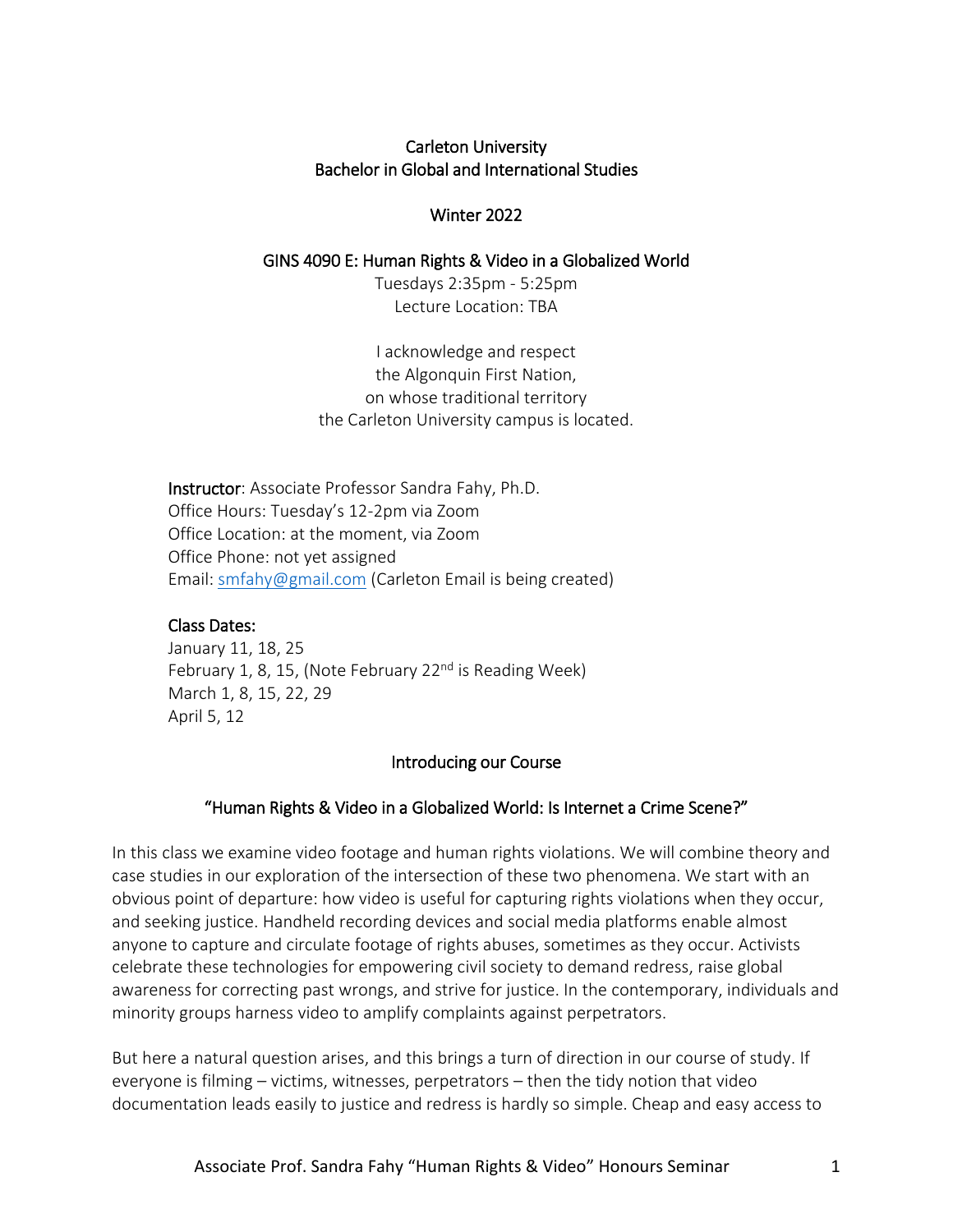technology enables both victims and perpetrators to employ the same materials toward opposing causes. In our era of misinformation and post-truth, this is all the more troublesome. Technology is not inherently democratic. Is it rather, unexpectedly, totalitarian? In this course, we will explore the intersection of human rights and video in our contemporary globalized world. We will identify the earliest origins of human rights and video, where state actors used the technology to exonerate their role in atrocity – a phenomena that continues today.

Drawing on interdisciplinary human rights scholarship and case studies across the world, we will investigate the early relationship of video and rights violations. We will complete our study in the contemporary, where we learn how groups like *Bellingcat* and *Forensic Architecture* use video to identify perpetrators – demonstrating that the internet is, indeed, a crime scene.

(Please note, this class will *not* involve watching videos that demonstrate physical integrity rights violations).

### Reading Materials:

Most of the materials for our course are in the public domain as PDFs or videos. You are welcome to purchase the books yourself, or take them out from the library. I will also upload all of the materials to *Brightspace*.

### Evaluation

Weekly attendance and participation 15% Presentation of one of our course readings: 15% Presentation of your Essay Concept 10% Mid-term Essay (Due Class 7) 30% Final Essay (Due final day, Class 13) 30%

### Details of Evaluation:

#### *Weekly attendance and participation* 15%

Students are expected to attend all classes wherever possible, unless they have a reasonable reason for not attending. Class time will be used to examine the readings, hear other students' ideas, and explore related cases in history and the contemporary. You are expected to come to class having identified key portions of the text which really stood out for you: Was something particularly poignant in the reading? Was there something you dis/agreed with? Is there something in the reading you are doubtful of? Something you think is no longer the case now, or was once not true and is now true – due to the passage of time? Class time will be used to explore how we each interacted intellectually with the text at hand. Speaking up about your thoughts, or at least identifying key passages which impressed upon you is the basis of this.

*Presentation of Course Reading* 15%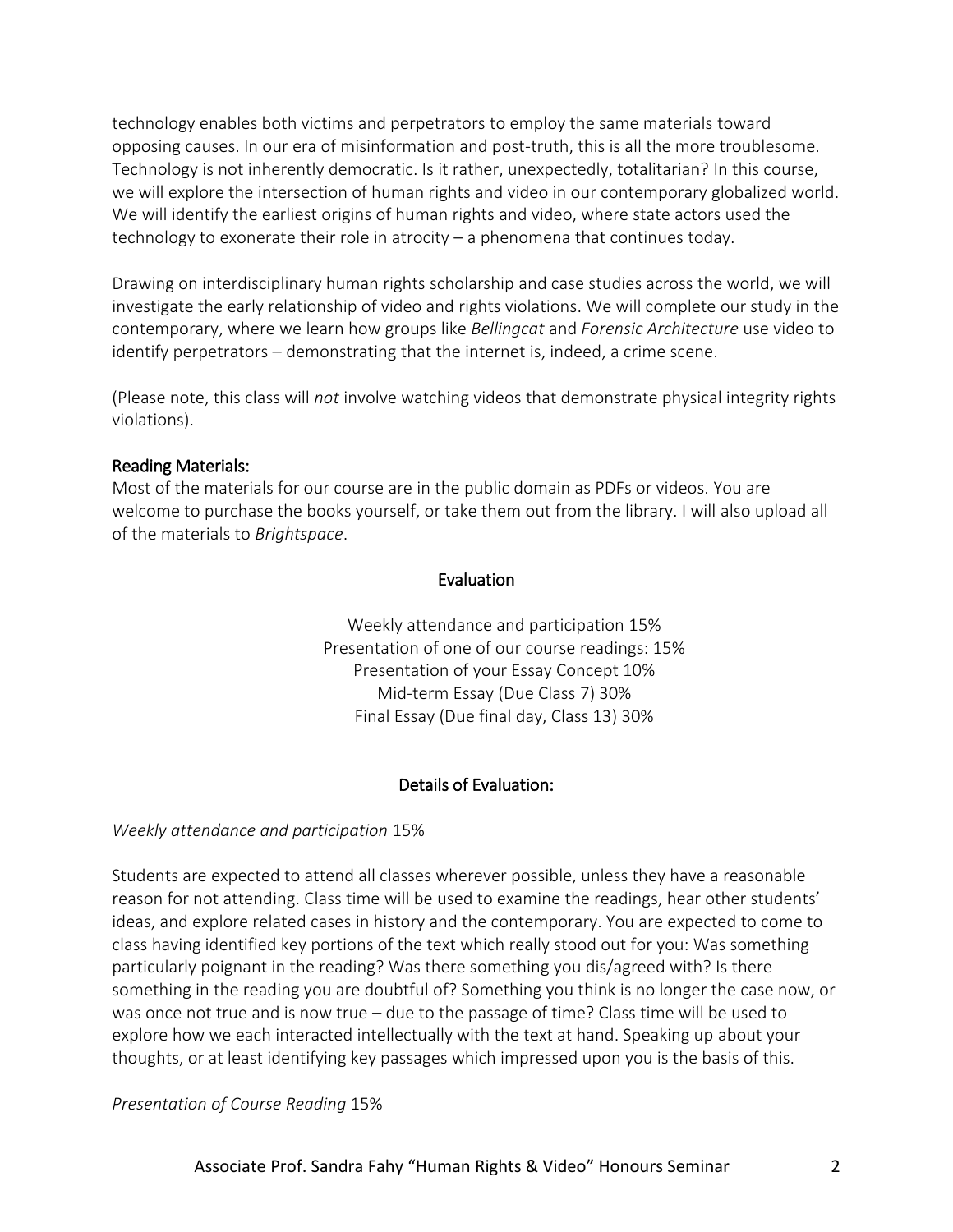Students are expected to select a reading from the course syllabus and present this reading to the class. All other students are also expected to have read the reading. The presenter will identify the main findings or argument of the article, the main evidence provided by the author(s) in support of their argument, and the implications of these findings. Throughout the presentation turn to the reading at hand to identify key points that are worth highlighting. You may bring in case studies or examples from history or the contemporary which relate to your presentation. The presentation should last 20 minutes, followed by a 15-minute discussion with the class which the presenter will be charged with leading.

#### *Presentation of Essay Concept* 10%

Students will present their essay topic idea, argument and evidence that will support their argument. This is intended as a preliminary exercise to help you map out the preparation stage of writing your essay. This is not intended to be a perfect and complete talk on your essay, but your presentation should indicate what you are considering writing on, and how you hope to do this. Part of this assignment involves receiving feedback from the class in terms of questions or solicitations for elaboration. These are intended to help develop your essay idea. Each student will spend about ten minutes presenting their essay idea. Your concept presentation could be as specific to include: a working title; a brief description of the issues to be addressed; a brief explanation of the theoretical approach; and a preliminary bibliography.

### *Mid-term Essay* 30%

Designed around a topic of interest to you which you have already developed and presented orally in the Presentation of Essay assignment above. The essay will relate to our course subject in some manner. Your essay should be your original thoughts and writing, of between 2,000- 3000 words. This essay should be delivered to the Student Writing Services for review, and the recommendations incorporated, before submission. Please see: [https://carleton.ca/csas/writing](https://carleton.ca/csas/writing-services/)[services/](https://carleton.ca/csas/writing-services/) Evidence that your essay was brought to this service should be attached with your submission. Evidence could be: your marked up essay from staff, a receipt of your visit from staff, or etc. If the services are inundated, you should show evidence that you attended one of the Writing Consultation Services prior to submitting your mid-term essay. <https://carleton.ca/csas/writing-services/writing-consultation-sessions/>

### *Final Essay* 30%

This essay is a revision, reworking and rewriting of your mid-term essay. The purpose of this exercise is to enable you to have multiple experiences of feedback (the presentation of your essay idea, the submission of your essay to the writing services, the feedback from your professor after submission of the mid-term essay) and then your engagement with the versions of the essay over time. The final essay should be a superior version of each of these former iterations. It should be as flawless as possible. It is a further refinement, development and presentation of your ideas. This version should be brought to the writing services prior to submission and their recommendations incorporated. Evidence of this should be attached to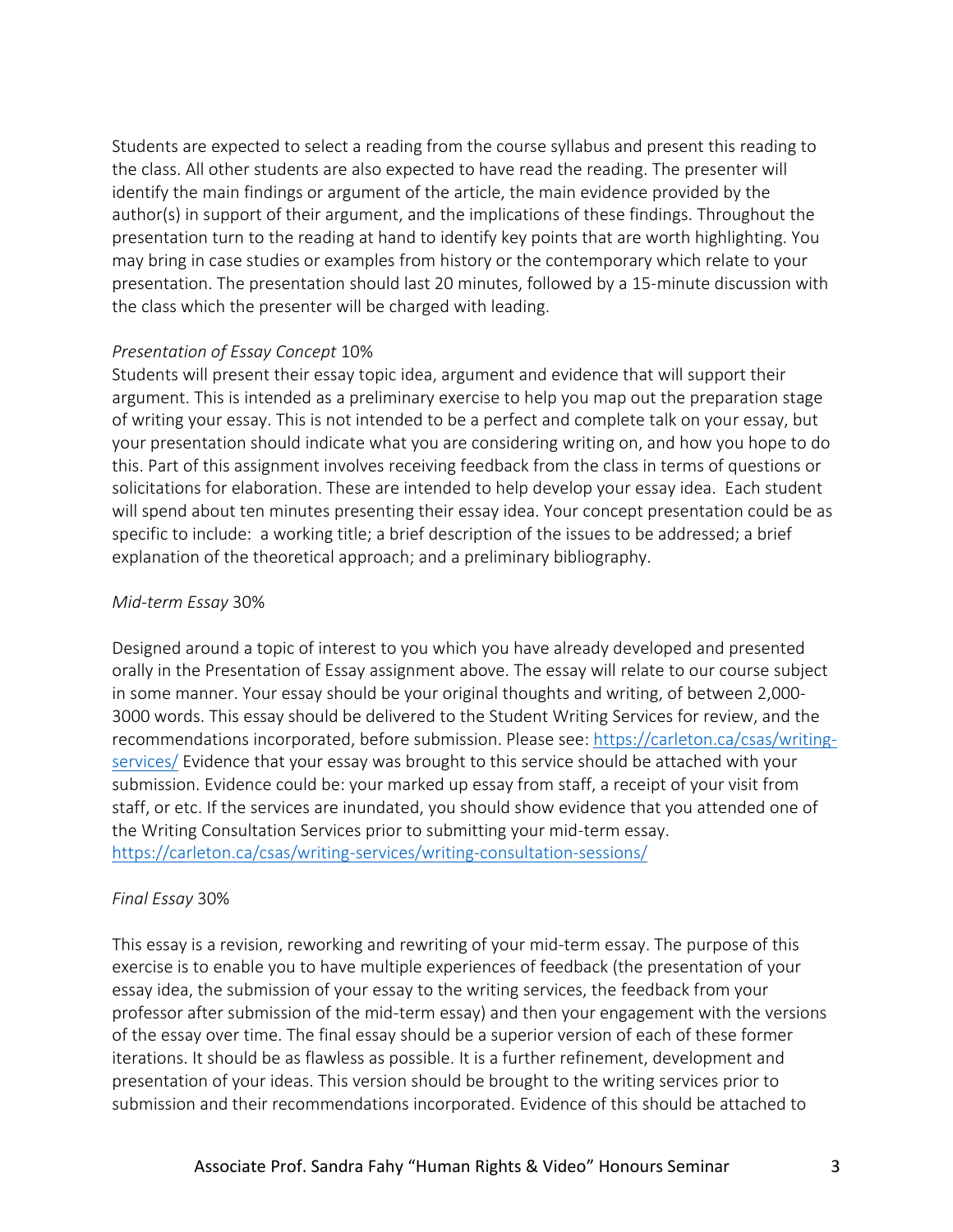your essay upon submission. This assignment is due the last day of class. An additional 2,000 words should be added to the original essay form.

Please ensure that you do not intentionally or unintentionally use the ideas or writing of others without referencing this writing. Be sure to read Carleton University's statement on plagiarism and how to avoid it[: https://carleton.ca/economics/courses/writing-preliminaries/pammett-on](https://carleton.ca/economics/courses/writing-preliminaries/pammett-on-plagiarism-and-paraphrasing/)[plagiarism-and-paraphrasing/](https://carleton.ca/economics/courses/writing-preliminaries/pammett-on-plagiarism-and-paraphrasing/) There are significant consequences for plagiarism. Remember, your ideas and writing are valuable. You can reference others while building your thoughts in writing.

Please see the end of this syllabus for elaborations on how your writing will be assessed.

# Additional Helpful Information

Carleton University has a duty to accommodate students with institutional needs. Please see information on the following page. [https://carleton.ca/pmc/faculty-and-instructors/institutional](https://carleton.ca/pmc/faculty-and-instructors/institutional-obligations/)[obligations/](https://carleton.ca/pmc/faculty-and-instructors/institutional-obligations/) Their website states, "Students with disabilities are responsible for identifying their needs for disability-related accommodation to the Paul Menton Centre by booking an intake appointment with a PMC Coordinator, and bringing appropriate documentation to the first meeting." Please ensure that you do this, so that you can have the best experience of accommodation at Carleton.

There are deadlines for this process. They are: "In-class tests: 2 weeks before the date of the inclass test/exam. CUTV midterms: Student must meet with or notify PMC coordinator at least 2 weeks before the 1st midterm exam. Formal Exams (December, April, July, or August): Last day for course withdrawal in the term. See Carleton dates and deadlines for specific dates." [\(https://carleton.ca/registrar/registration/dates/](https://carleton.ca/registrar/registration/dates/) )

Carleton University is your intellectual home, and for you to make the most of your experience here be sure to reach out and utilize all the services this wonderful university has to offer. If you ever need any help with this, I am here to help you! Remember, I was once an undergraduate too.

Here are some links for helpful resources. Make use of what they offer, you deserve it! Mental Health:<https://carleton.ca/studentaffairs/student-mental-health/> Substance Use:<https://carleton.ca/studentaffairs/safe-substance-use/> Care and Support:<https://carleton.ca/studentaffairs/student-care-and-support/> Rights & Responsibilities:<https://carleton.ca/studentaffairs/student-rights-and-responsibilities/> Emergency Fund:<https://carleton.ca/studentaffairs/student-emergency-fund/>

Course Copyright

"My lectures and course materials (including all PowerPoint presentations, outlines, and similar materials) are protected by copyright. I am the exclusive owner of copyright and intellectual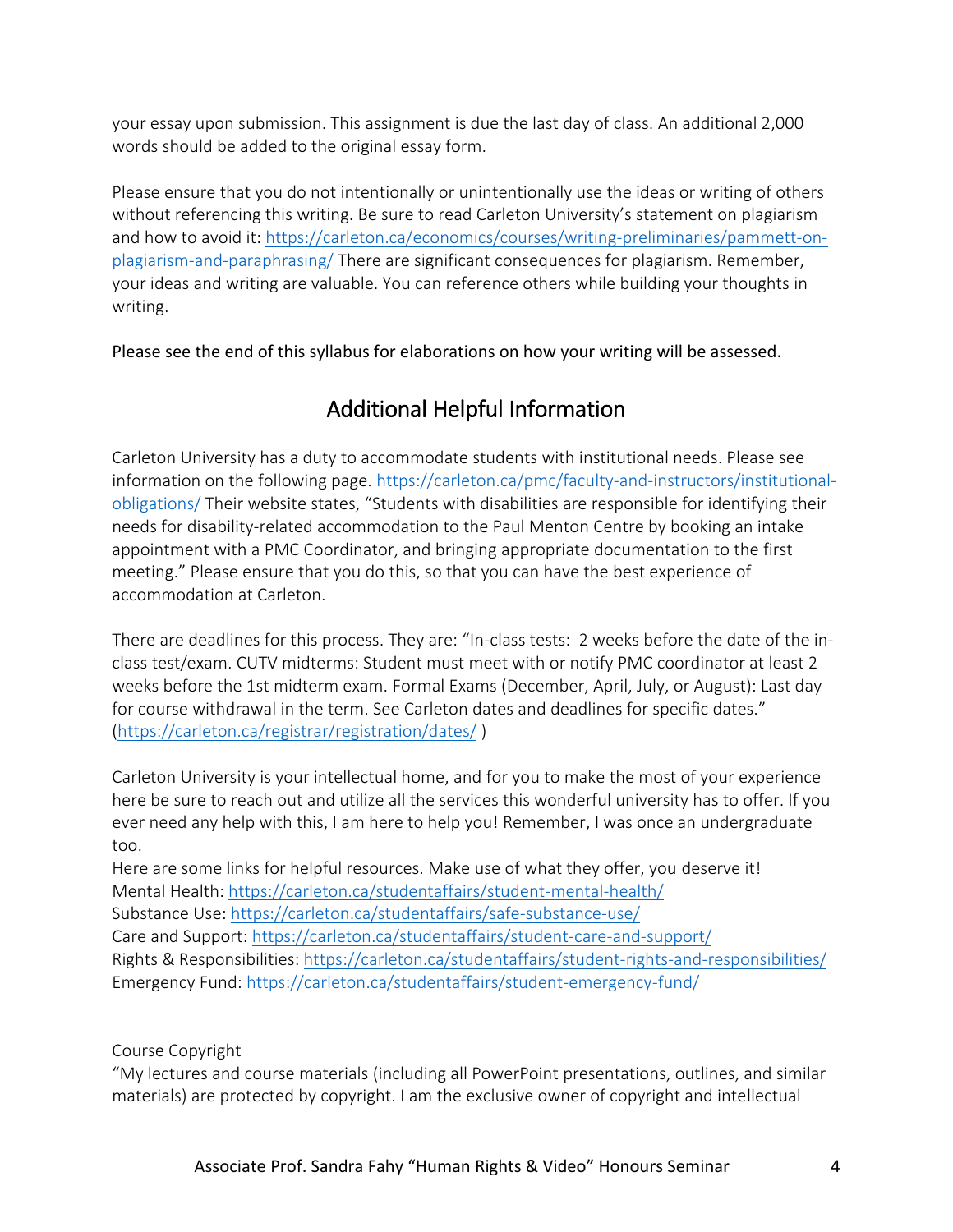property of all course materials. You may take notes and make copies of course materials for your own educational use. You may not allow others to reproduce or distribute lecture notes and course materials publicly for commercial purposes without my express written consent."

### Use this Checklist for Formatting before submitting your Written Assignments

Is my 1.) name, 2.) student number, 3.) course number, and 4.) TA's name on the first page?

Did I title my paper?

Did I number the pages?

Did I leave a 1 inch margin on the side?

Did I satisfy the recommended writing length for the assignment?

Did I add a bibliography? (see details on that below).

Did I use 12 point font?

Did I write in Times New Roman or Calibri font?

Did I spell check and grammar check?

If submitted electronically, did I submit the document in word or PDF form?

(Please note these helpful tips for common errors such as: Apostrophes indicate the possessive case, i.e. belonging to. For example: That is Professor Fahy's adorable cat! (Means: The cat belongs to Professor Fahy, and it is adorable!). For singular nouns, use apostrophe + s, e.g. Rousseau's account. For plural nouns, use an apostrophe alone, e.g. voters' concerns.

Because "its" (i.e. belonging to 'it') is a possessive pronoun (like 'his' or 'her') it needs no apostrophe.

An apostrophe with "it", i.e. it's, is a contraction of 'it is'. But, "It's" = it is. Its = belonging to it.)

As someone who is not great at spelling and grammar, trust me, I know it's not easy. Please be patient with yourself. Write your ideas out, give yourself time to complete the grammar and spelling check before submitting. Be sure to make use of the writing services at the university! They are free and fun!!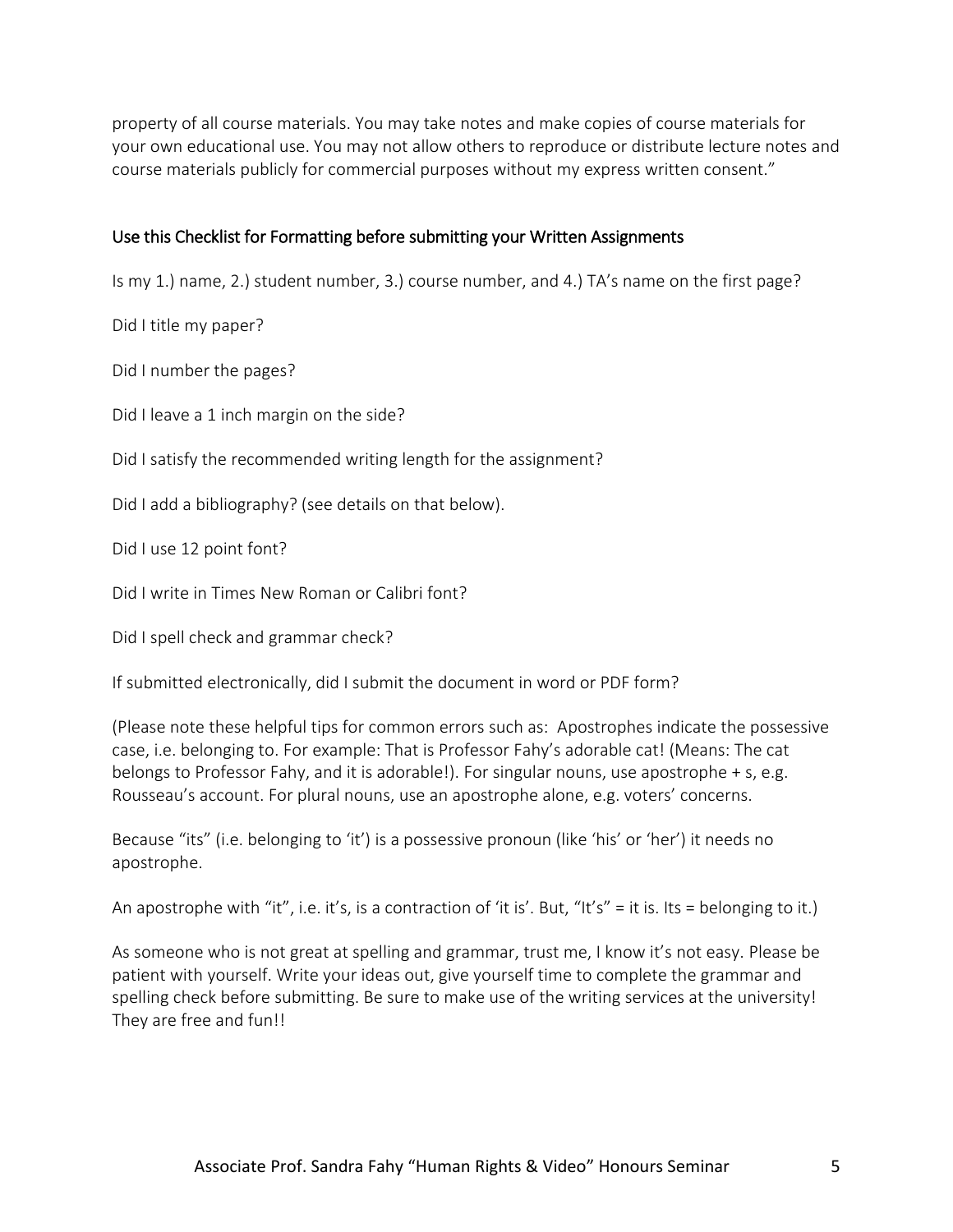# Class Schedule

### Class One: January 11 Overview and Origin of the Study

Read Syllabus Entirely, Assign Presentation Dates for Readings: one reading per student.

Discuss and explore: Share thoughts and associations with the two core phrases in our course title "video" and "human rights violations."

Review and identify core concepts / arguments in:

Sam Gregory (2015) Ubiquitous witnesses: who creates the evidence and the live(d) experience of human rights violations? Information, Communication & Society, 18:11, 1378- 1392, DOI: [10.1080/1369118X.2015.1070891](https://doi.org/10.1080/1369118X.2015.1070891)

Explore images and video, in public domain, related to cases identified in Sam Gregory's essay.

Watch "How False Testimony and a Massive U.S. Propaganda Machine Bolstered George H.W. Bush's War on Iraq" [https://www.youtube.com/watch?v=WkRylMGLPMU&ab\\_channel=DemocracyNow%21](https://www.youtube.com/watch?v=WkRylMGLPMU&ab_channel=DemocracyNow%21)

### Class Two: January 18 Video and Reconstruction/ Archive

Review and identify core concepts / arguments in:

Jay D Aronson, McKenna Cole, Alex Hauptmann, Dan Miller, Bradley Samuels, Reconstructing Human Rights Violations Using Large Eyewitness Video Collections: The Case of Euromaidan Protester Deaths, *Journal of Human Rights Practice*, Volume 10, Issue 1, February 2018, Pages 159–178, <https://doi.org/10.1093/jhuman/huy005>

Aronson, Jay D. (2017) "Preserving Human Rights Media for Justice, Accountability, and Historical Clarification," Genocide Studies and Prevention: An International Journal: Vol. 11: Issue 1: 82-99 <https://digitalcommons.usf.edu/gsp/vol11/iss1/9/>

### Class Three: January 25 Video and Evidence (Syria)

Review and identify core concepts / arguments in: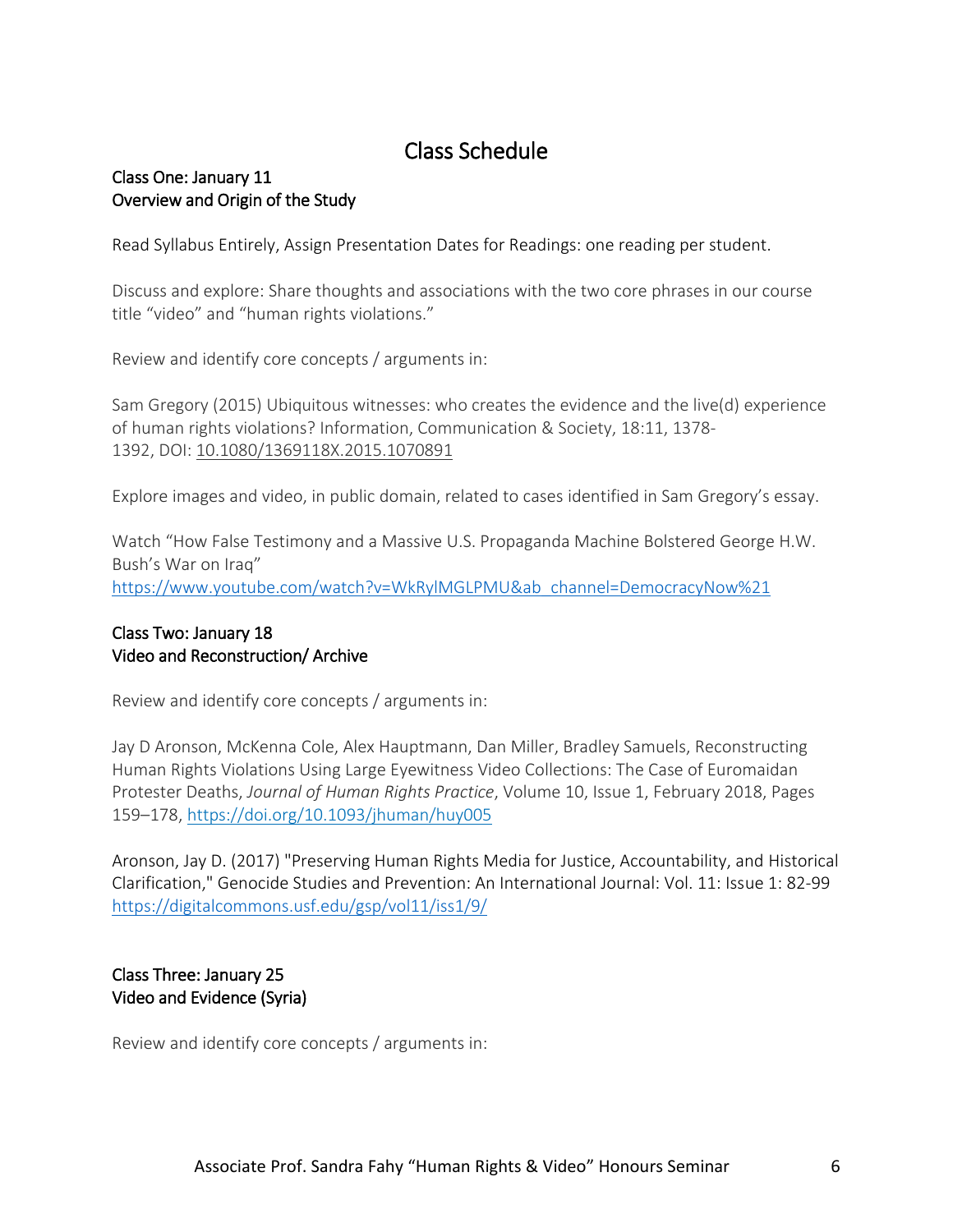Wessels, J. (2016). YouTube and evidencing war crimes; the role of digital video for transitional justice in Syria. Tidskriftet POLITIK, 19(4), 30-52.

[http://portal.research.lu.se/portal/en/publications/youtube-and-evidencing-warcrimes-the-role](http://portal.research.lu.se/portal/en/publications/youtube-and-evidencing-warcrimes-the-role-of-digital-video-for-transitional-justice-in-syria(e8fed1df-0ec6-4805-8622-fd143a9210f9).html)[of-digital-video-for-transitional-justice-in-syria\(e8fed1df-0ec6-4805-8622-fd143a9210f9\).html](http://portal.research.lu.se/portal/en/publications/youtube-and-evidencing-warcrimes-the-role-of-digital-video-for-transitional-justice-in-syria(e8fed1df-0ec6-4805-8622-fd143a9210f9).html)

Eyes on Aleppo: Eyes on Aleppo Visual Evidence Analysis of Human Rights Violations Committed in Aleppo, July-Dec 2016

[https://media.syrianarchive.org/blog/5th\\_blog/Eyes%20on%20Aleppo.pdf](https://media.syrianarchive.org/blog/5th_blog/Eyes%20on%20Aleppo.pdf)

### Class Four: February 1 Testimony, Truth, Affect (Canada)

Review and identify core concepts / arguments in:

Michael Richardson & Kerstin Schankweiler (2020) Introduction: Affective Witnessing as Theory and Practice, Parallax, 26:3, 235-253, DOI: [10.1080/13534645.2021.1883301](https://doi.org/10.1080/13534645.2021.1883301)

Naomi Angel (2012) Before Truth: The Labors of Testimony and the Canadian Truth and Reconciliation Commission, Culture, Theory and Critique, 53:2, 199- 214, DOI: [10.1080/14735784.2012.680257](https://doi.org/10.1080/14735784.2012.680257)

*Presentation of Essay Concept* 10% - all students.

### Class Five: February 8 Witness and Memory

Review and identify core concepts / arguments in:

Cecilie Ihlebæk, Tonja Løve, Dag Erik Eilertsen & Svein Magnussen (2003) Memory for a staged criminal event witnessed live and on video, Memory, 11:3, 319- 327, DOI: [10.1080/09658210244000018](https://doi.org/10.1080/09658210244000018)

Heather M. Kleider-Offutt, Beth B. Stevens & Megan Capodanno (2021) He did it! Or did I just see him on Twitter? Social media influence on eyewitness identification, Memory, DOI: [10.1080/09658211.2021.1953080](https://doi.org/10.1080/09658211.2021.1953080)

### Class Six: February 15 Eyewitness Video

Review and identify core concepts / arguments in: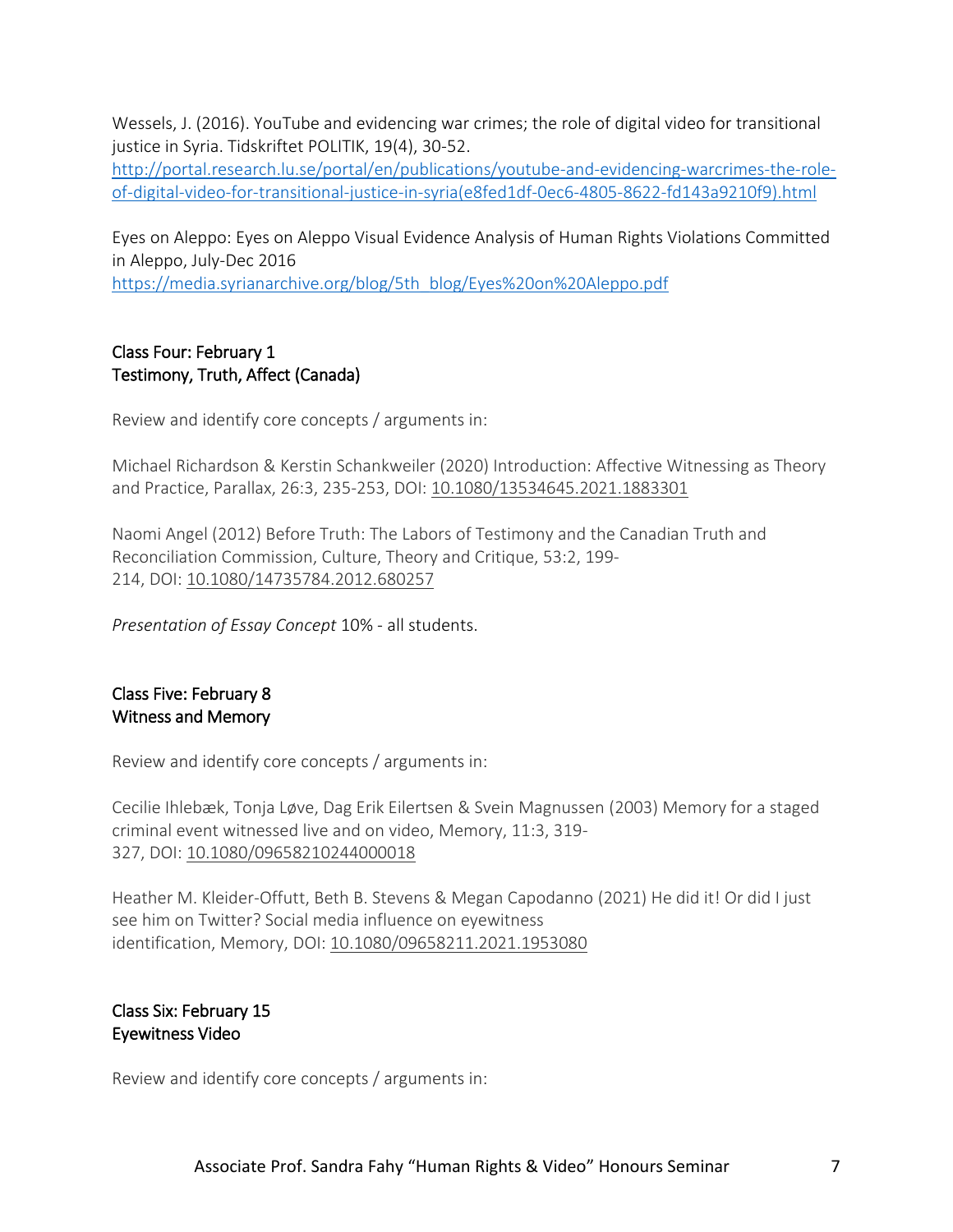Sandra Ristovska (2016) The rise of eyewitness video and its implications for human rights: Conceptual and methodological approaches, Journal of Human Rights, 15:3, 347-360, DOI: [10.1080/14754835.2015.1132157](https://doi.org/10.1080/14754835.2015.1132157)

Sam Gregory, Cameras Everywhere: Ubiquitous Video Documentation of Human Rights, New Forms of Video Advocacy, and Considerations of Safety, Security, Dignity and Consent, *Journal of Human Rights Practice*, Volume 2, Issue 2, July 2010, Pages 191–207 <https://doi.org/10.1093/jhuman/huq002>

# *February 22nd is Reading Week*

# Class Seven: March 1 *(Mid-Term Essay Due Class 7)* Perpetrator Testimony

Review and identify core concepts / arguments in:

Raya Morag, Introduction to *Perpetrator Cinema: Confronting Genocide in Cambodian Documentary* Columbia University Press, 2020

Kelebogile Zvobgo (2019) Designing truth: Facilitating perpetrator testimony at truth commissions, Journal of Human Rights, 18:1, 92-110, DOI: [10.1080/14754835.2018.1543017](https://doi.org/10.1080/14754835.2018.1543017)

# Class Eight: March 8 Video Truths

Review and identify core concepts / arguments in:

Stuart Allan, Prasun Sonwalkar & Cynthia Carter (2007) Bearing witness: citizen journalism and human rights issues, Globalisation, Societies and Education, 5:3, 373- 389, DOI: [10.1080/14767720701662139](https://doi.org/10.1080/14767720701662139)

Stuart Allan & Chris Peters (2015) Visual truths of citizen reportage: four research problematics, Information, Communication & Society, 18:11, 1348- 1361, DOI: [10.1080/1369118X.2015.1061576](https://doi.org/10.1080/1369118X.2015.1061576)

### Class Nine: March 15 **Deception**

Review and identify core concepts / arguments in: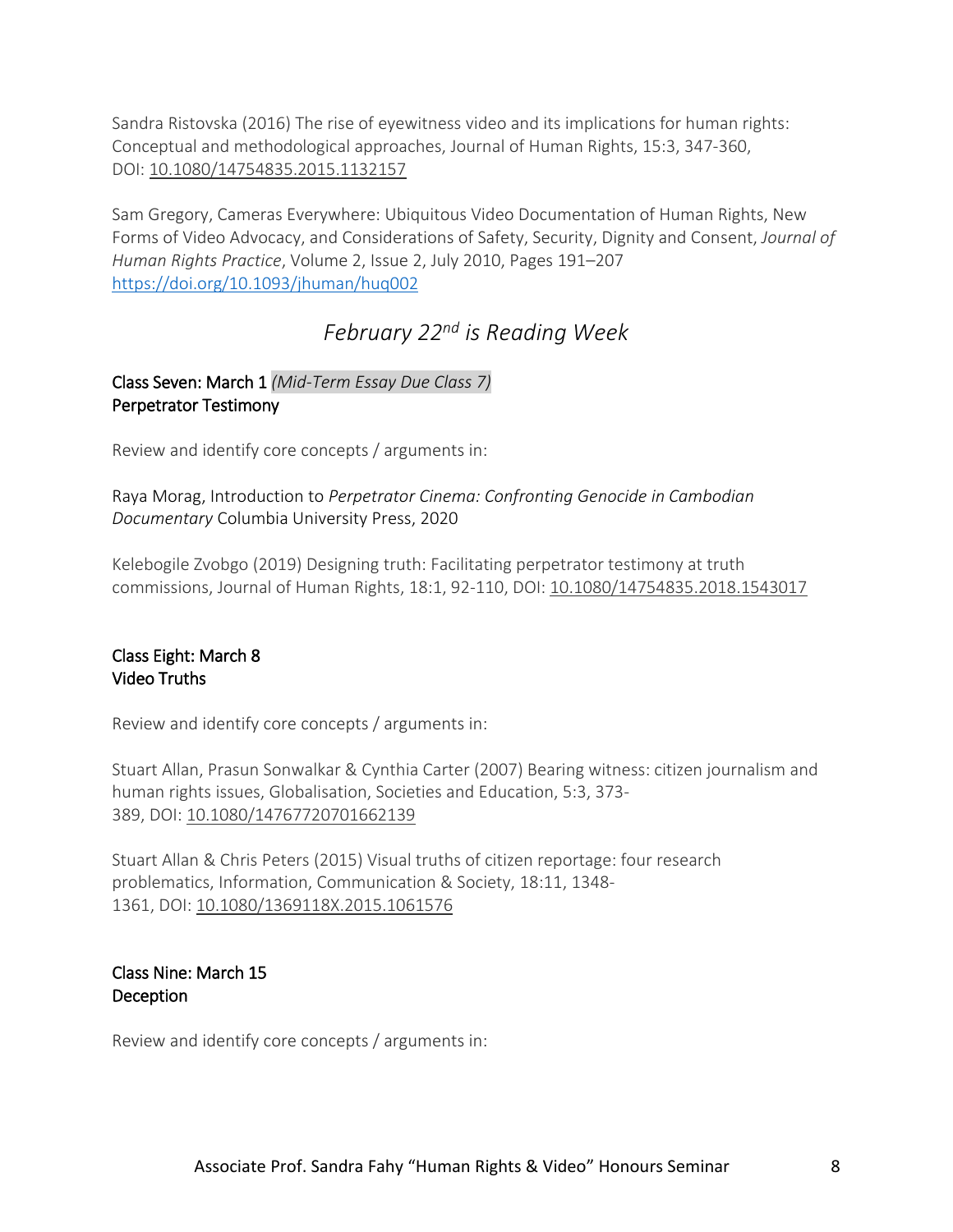Wislawa Szymborska (1976), "In Praise of Feeling Bad About Yourself" Translated from the Polish by Stanislaw Baranczak and Clare Cavanagh

Nicola Perugini and Neve Gordon, The Human Right to Dominate, Oxford University Press 2015; Introduction: Human Rights as Domination; Chapter 3: The Human Right to Kill; Chapter 4: The Human Right to Colonize

Review the case details and view video evidence from Forensic Architecture: [https://forensic](https://forensic-architecture.org/investigation/lethal-warning-the-killing-of-luai-kahil-and-amir-a-nimrah)[architecture.org/investigation/lethal-warning-the-killing-of-luai-kahil-and-amir-a-nimrah](https://forensic-architecture.org/investigation/lethal-warning-the-killing-of-luai-kahil-and-amir-a-nimrah) 

## Class Ten: March 22 (NOTE: somewhat longer readings!) Truth Detection

Review and identify core concepts / arguments in:

Eyal Weizman, "Forensic Architecture: Violence at the Threshold of Detectability" Zone Books 2017, Read: Part One "At the Threshold of Detectability" p.13-47 and "What is Forensic Architecture?" 51-129

Class Eleven: March 29 (NOTE: somewhat longer readings!) **Forensics** 

Review and identify core concepts / arguments in:

Eyal Weizman, "Forensic Architecture: Violence at the Threshold of Detectability" Zone Books 2017, "The Forensic Dilemma" 133-213

Eyal Weizman, "Forensic Architecture: Violence at the Threshold of Detectability" Zone Books 2017, "Ground Truths" 217-304

# Class Twelve: April 5 (China and Vietnam)

Review and identify core concepts / arguments in:

Magnus Fiskesjö, The Return of the Show Trial: China's Televised "Confessions" July 1, 2017 Volume 15, Issue 13, Number 1, Article ID 505[2 https://apjjf.org/2017/13/Fiskesjo.html](https://apjjf.org/2017/13/Fiskesjo.html)

Christian Sorace; Extracting Affect: Televised Cadre Confessions in China. *Public Culture* 1 January 2019; 31 (1): 145–171. doi: <https://doi.org/10.1215/08992363-7181871>

Scripted and Staged: Behind the Scenes of China's Forced TV Confessions RSDL Monitor – available at RSDLmonitor.com [https://safeguarddefenders.com/sites/default/files/wp-](https://safeguarddefenders.com/sites/default/files/wp-rsdl/uploads/2018/04/SCRIPTED-AND-STAGED-Behind-the-scenes-of-Chinas-forced-televised-confessions.pdf)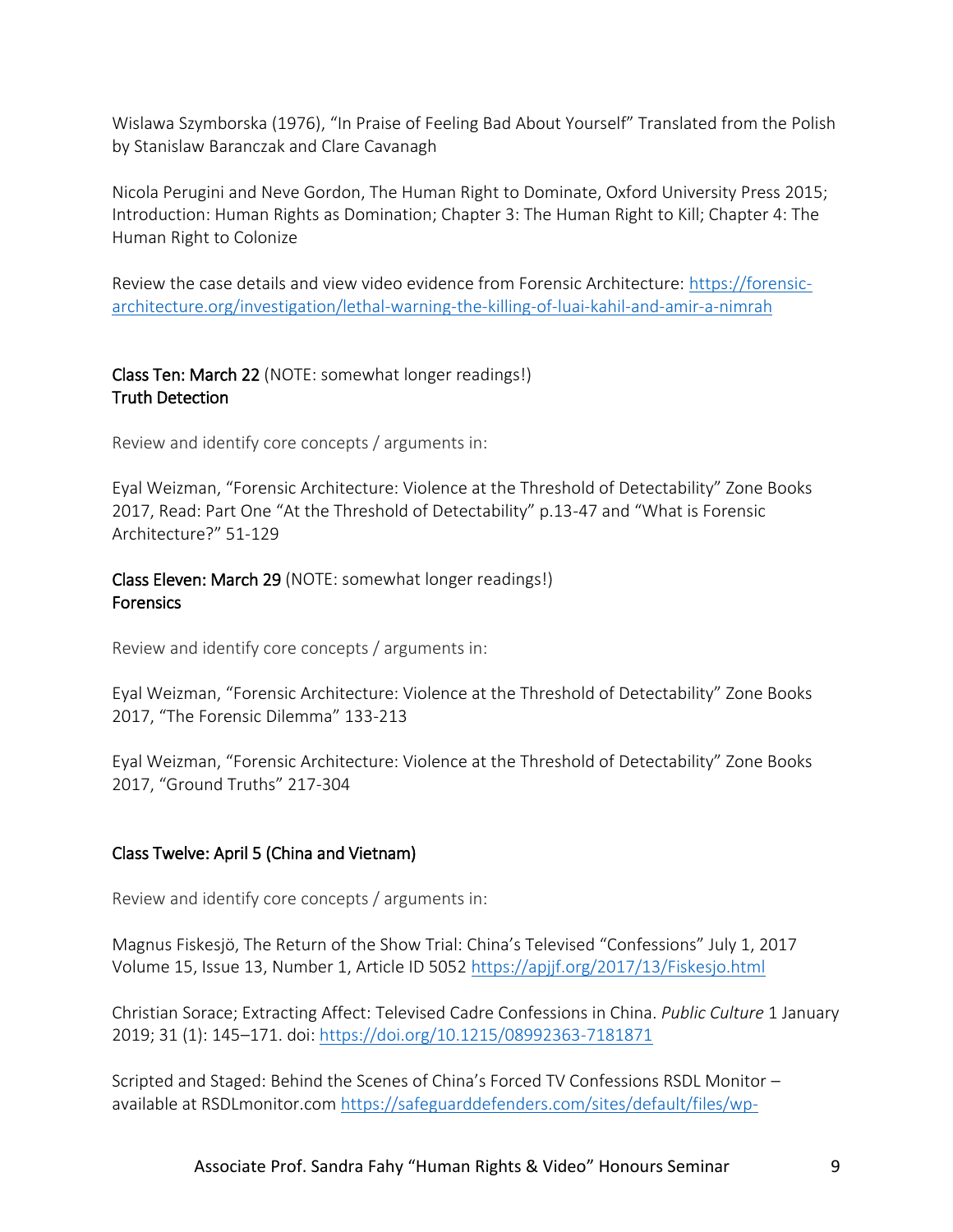[rsdl/uploads/2018/04/SCRIPTED-AND-STAGED-Behind-the-scenes-of-Chinas-forced-televised](https://safeguarddefenders.com/sites/default/files/wp-rsdl/uploads/2018/04/SCRIPTED-AND-STAGED-Behind-the-scenes-of-Chinas-forced-televised-confessions.pdf)[confessions.pdf](https://safeguarddefenders.com/sites/default/files/wp-rsdl/uploads/2018/04/SCRIPTED-AND-STAGED-Behind-the-scenes-of-Chinas-forced-televised-confessions.pdf)

Safeguard Defenders, Coerced on Camera: Televised Confessions in Vietnam (2020) <https://safeguarddefenders.com/en/coerced-camera>

Class Thirteen: April 12 *(Final Paper Due)* Video Confession (Syria, Russia, USA, UK)

Thesis

Review and identify core concepts / arguments in:

Patrick Wintour and Bethan McKernan, "Inquiry strikes blow to Russian denials of Syria chemical attack," Fri 7 Feb 2020 [https://www.theguardian.com/world/2020/feb/07/inquiry-strikes-blow](https://www.theguardian.com/world/2020/feb/07/inquiry-strikes-blow-to-russian-denials-of-syria-chemical-attack)[to-russian-denials-of-syria-chemical-attack](https://www.theguardian.com/world/2020/feb/07/inquiry-strikes-blow-to-russian-denials-of-syria-chemical-attack)

Forensic Architecture, "Chemical Attacks in Douma," [https://forensic](https://forensic-architecture.org/investigation/chemical-attacks-in-douma)[architecture.org/investigation/chemical-attacks-in-douma](https://forensic-architecture.org/investigation/chemical-attacks-in-douma)

BBC, "Russia says Syrian 'chemical attack' was staged" 13 April 2018, <https://www.bbc.com/news/world-middle-east-43747922>

# Writing Assessment Rubric

This is adapted from a rubric developed by Pablo Gaston at Berkeley, Teaching and Resource Center.

| Excellent                                                                                           | Proficient                                                                         | Fair                                                                                                                                       | Inadequate                     |
|-----------------------------------------------------------------------------------------------------|------------------------------------------------------------------------------------|--------------------------------------------------------------------------------------------------------------------------------------------|--------------------------------|
| Thesis is debatable and clearly<br>presentedin the opening and<br>concluding sections of the paper. | Thesis is debatable and is evident in<br>theargument, but isnot clearly<br>stated. | Thesis is unclear, and it<br>takes work for the<br>reader to fish it out of<br>thetext. Or, thesisis<br>self-evident and not<br>debatable. | There is no evident<br>thesis. |

Associate Prof. Sandra Fahy "Human Rights & Video" Honours Seminar 10